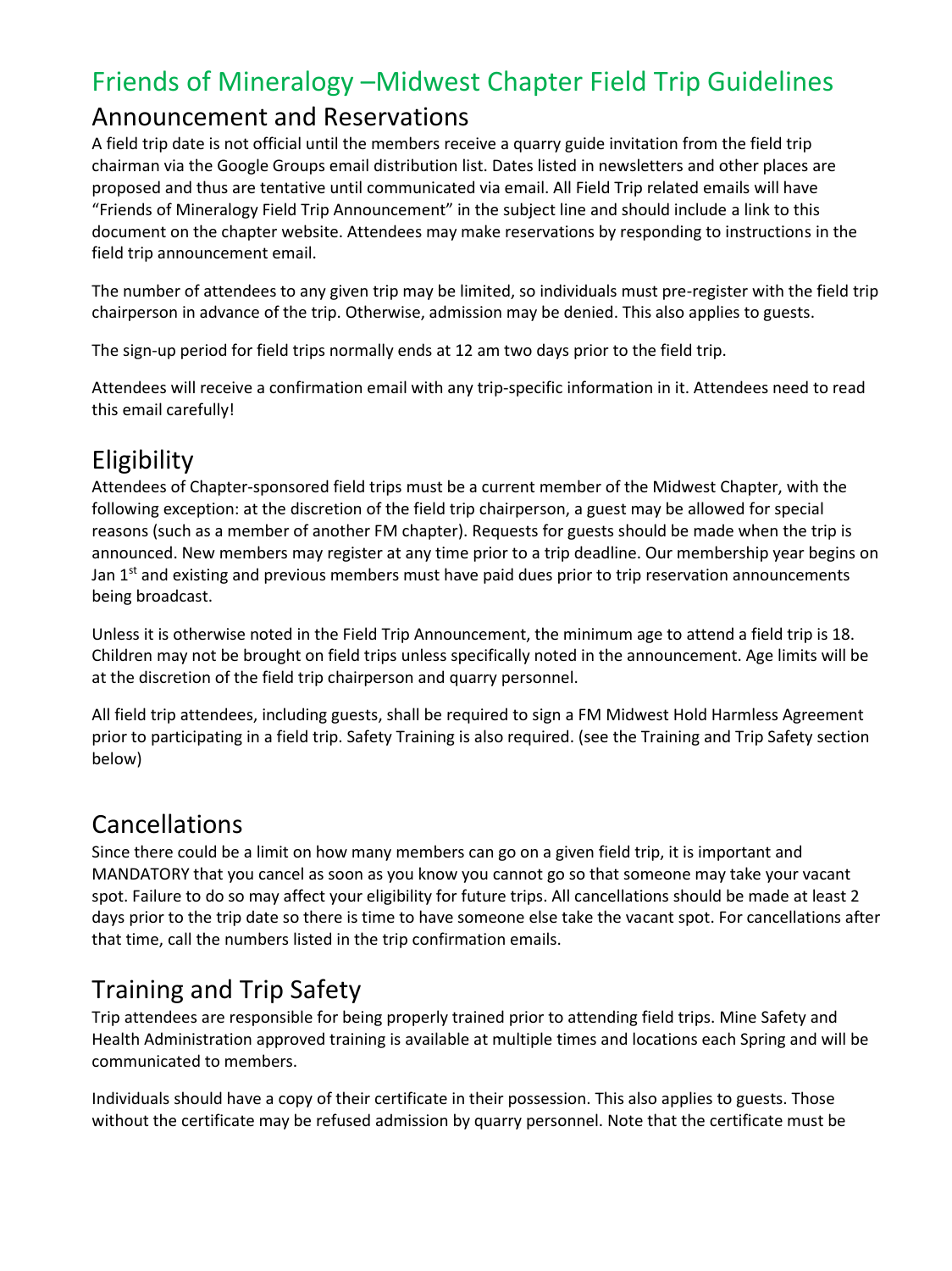updated annually in order to be valid. Keeping a copy of your certificate and emergency contact information in a zip-loc bag in your hard-hat is a good practice.

Attendees must sign in at the quarry office and participate in MSHA-required site-specific training given by quarry personnel. Rules delineated by quarry personnel must be followed without question. Note that quarries often require that collectors sign a release absolving the quarry company and personnel of any responsibility for injuries or damage to property.

All collectors must arrive at the appointed quarry location before the time posted in the trip instructions. Failure to arrive on time may void the individual's opportunity to collect that day – at the discretion of the trip leader and co-leader.

- If you are late getting to a quarry DO NOT DRIVE DIRECTLY INTO THE QUARRY without a quarry escort. To do so would be driving onto mine property without site-specific training and in violation of Federal Law. Furthermore, such an action may get the whole chapter barred from future trips to that quarry.
- As stated above, if you are late getting to a property we will know it by your absence during sitespecific training. Wait at the office, if the group has already entered the quarry. If our host allows late arrivals to enter the quarry, you cannot do so without their site-specific instruction and your signature on their waiver form.

Collectors are required to provide and use the following Personal Protection Equipment:

- Hard hat: (in good condition without cracks),
- Safety Glasses: (side shields are desirable for optimal protection)
- Boots with industrial safety-toes
- Safety Vest (Reflective vests may become mandatory)
- Long Pants
- Note: All quarries require that vehicle wheels be chocked, and some may require a yellow warning light on the vehicle roof. Read the field trip notice.

Good safety equipment options are:

- Ear protection
- Gloves
- Knee pads
- Tool belts
- Water. Stay hydrated when you detect you are thirsty, you are already partially dehydrated. Also, water is good for washing off specimens.

Restrictions on power tools and other location specific guidelines will be communicated in field trip announcements, if they are known before the trip. Such requirements and prohibitions vary from quarry to quarry, and may also depend on who our host is for the trip. Do not assume that it is OK to use power toolsask our host, and comply with their instructions.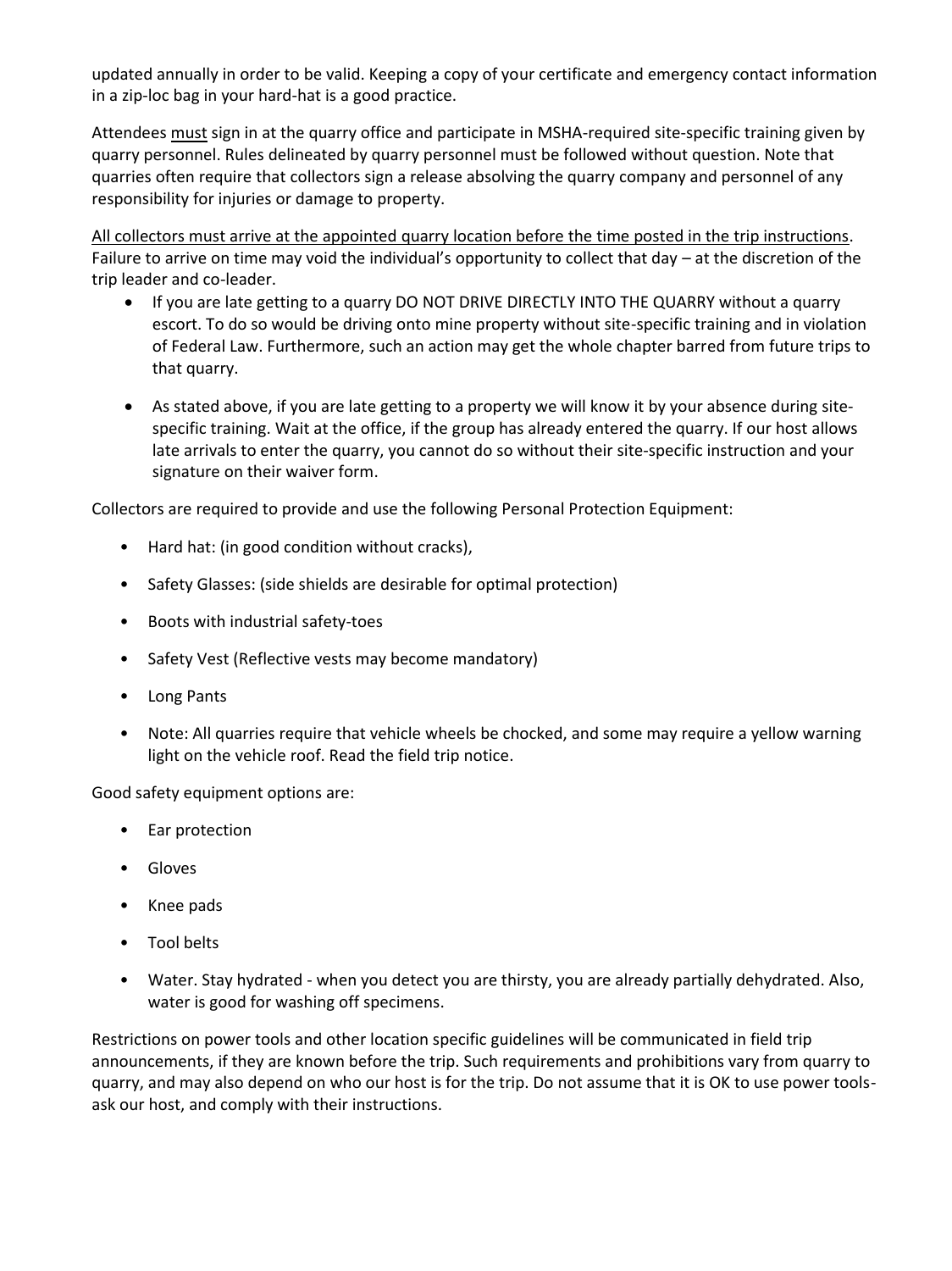All collectors understand that there is some risk inherent in field trips. Neither FM Midwest nor any other member can be held liable for injuries or loss of property. Be aware that damage to your vehicle that takes place in a quarry or other off-road areas may not be covered by your auto insurance. All field trip attendees, including guests, shall be required to sign a FM Midwest Hold Harmless Agreement prior to participating in a field trip; this need only be done once.

Every effort must be made to avoid leaving trash or other items at the collecting site. Take care that metal tools are not left behind. Remember: we are their guests.

It is understood that the field trip chairperson oversees the trip and that his/her instructions are to be followed and only quarry management has higher authority.

It should be understood that not all trips will be productive regarding either quantity or quality of specimens available. This is not within the control of either the field trip chairperson or the quarry personnel.

Attendees must agree to the above guidelines, and to conduct themselves in a responsible manner. We can visit quarries only by permission of quarry owners and if they hear negative comments or observe unsafe or uncourteous behavior, future visits may be denied. It is important to understand that many quarries are now owned by a single company, and if negative comments or inappropriate behavior is encountered by the quarry personnel at one location, the door may be closed at all facilities of the parent company.

## Violations of Policies and Resultant Penalties

Disregarding any instruction from the quarry operators or trip leaders is never acceptable and violates one of the lessons taught in our safety training. Safe and respectful field collecting is required of all participants on a FM Midwest fieldtrip. All FM Midwest participants will be monitored by other participants and trip leaders for their behavior and may receive feedback on site from other collectors or the trip leader(s). In addition, potential punishments from the FM Midwest Executive Committee can result if the reported behaviors violate our safety training, are disrespectful to the quarry operators or jeopardize future trips.

• Any member who sees a potential violation of policy or procedures should inform the involved individual(s) and report the incident to the trip leader or co-leader.

The leader and co-leader have the authority to expel any FM Midwest member from a quarry for cause – late arrival, missing site-specific training, unsafe or disrespectful behavior. Any episode of expulsion must be reported in writing (email) to the President within 24 hours.

Violations less severe than ones that lead to immediate expulsion from a quarry must be forwarded in writing to the FM Midwest President by at least one FM Midwest member who witnessed the offense(s). The President takes the matter to the Executive Committee (electronically or face-to-face) within 24 hours.

- Failure to comply with the FM Midwest or quarry guidelines can result in a range of consequences that includes exclusion from a number of future field trips or expulsion from FM Midwest Chapter. Penalties will be commensurate to the seriousness of the offense(s).
- Any member so penalized has 30 days to appeal the penalty to the chapter president and executive committee who will have 5 working days to rule on the appeal.

# Field trip Organizational Leadership

FM Midwest Trips will have a leader and a co-leader. When present on a trip, the Second VP is the trip leader and another FM Midwest officer or member of the Field trip Committee would serve as co-leader. If